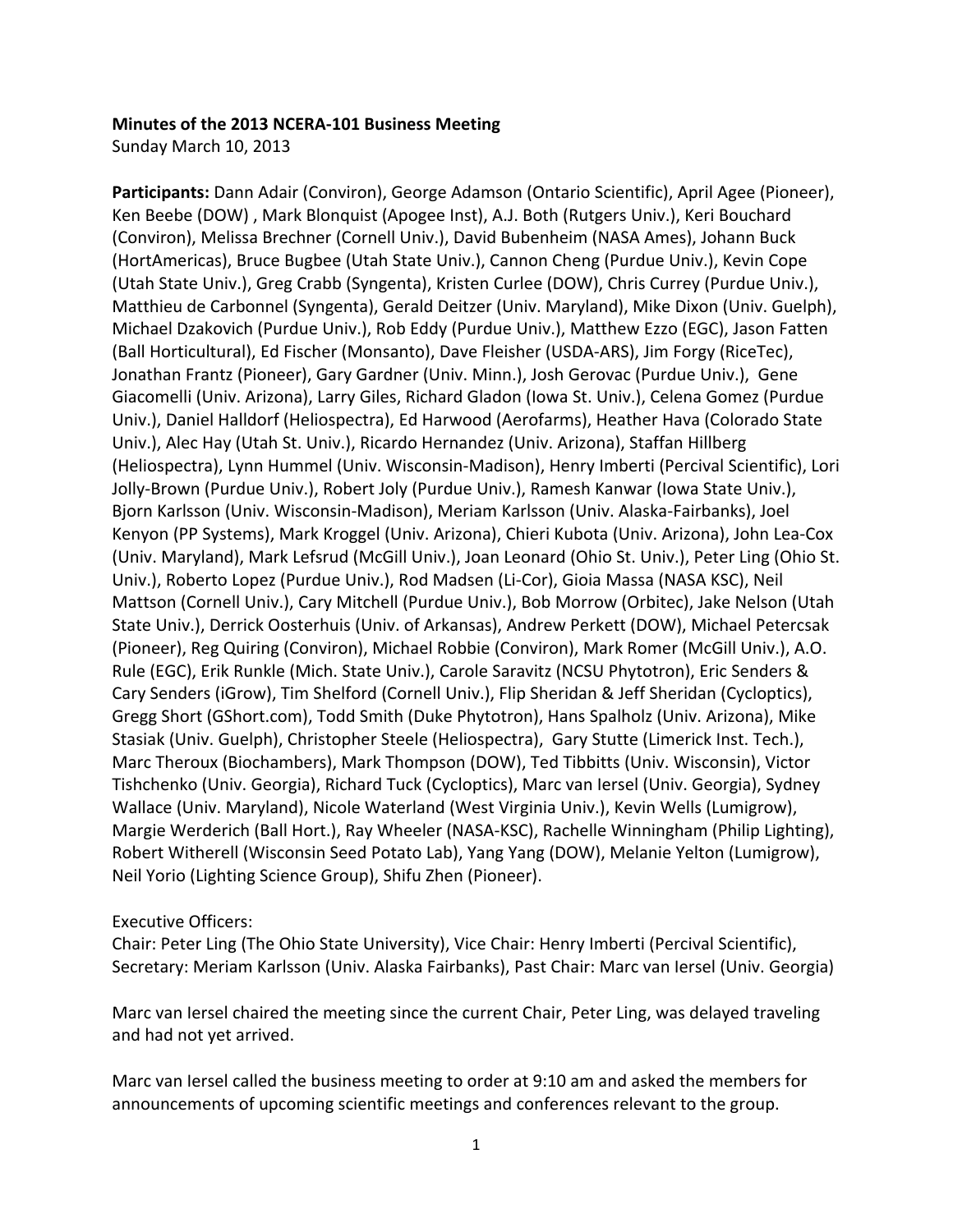- Dave Fleisher announced that the 42nd Biological Systems Simulation Conference will meet April 23-25, 2013, at Penn State University, College Station, PA
- John Lea-Cox announced the annual ASHS (American Society for Horticultural Sciences) meeting will be held July 22-25, 2013 in Palm Desert, California.
- Dann Adair announced that the annual AERGC (Association of Education and Research Greenhouse Curators) annual meeting will be at North Dakota State University, Fargo, North Dakota, on July 25-29, 2013.
- Gary Gardner announced that the International Conference on Plant Growth Substances is planned for June 18-22, 2013, in Shanghai, China.

#### Administrator advisory report (Ramesh Kanwar)

- Ramesh Kanwar welcomed the group to the meeting on the Purdue campus. Many conferences are meeting on this campus throughout the year.
- Ramesh came from India specifically to attend this meeting and will be returning to India following the meeting.
- Ramesh has been the Administrative Advisor for NCERA-101 for 13 years. The expected commitment for an administrative advisor to a specific group, is 8 years.
- NCERA-101 is a collegial and well-organized group with good accomplishments and excellent record of submitting reports on time.
- The annual report is due sixty days from today (May 9, 2013) and should highlight the impacts of the group, industry participation since this is one of the few groups with significant industry interactions, the website, and the preparation and participation of graduate students and future faculty members.
- The midterm report is due no later than December 15, 2013 and should highlight accomplishments with an up-dated one-page impact statement. Ramesh suggested considering adding a strategic plan to the midterm report.
- Since NCERA-101 has had and is planning future international meetings in Australia and the United Kingdom, the group may also consider other locations such as India or China for future meetings in the next 5 to 10 years. There are large concentrations in these countries of high tunnels or polyhouses as they are commonly called. Polyhouses are used for all types of food production. In India, polyhouses are often also used for pharmaceuticals such as natural production of the sugar substitute Splenda.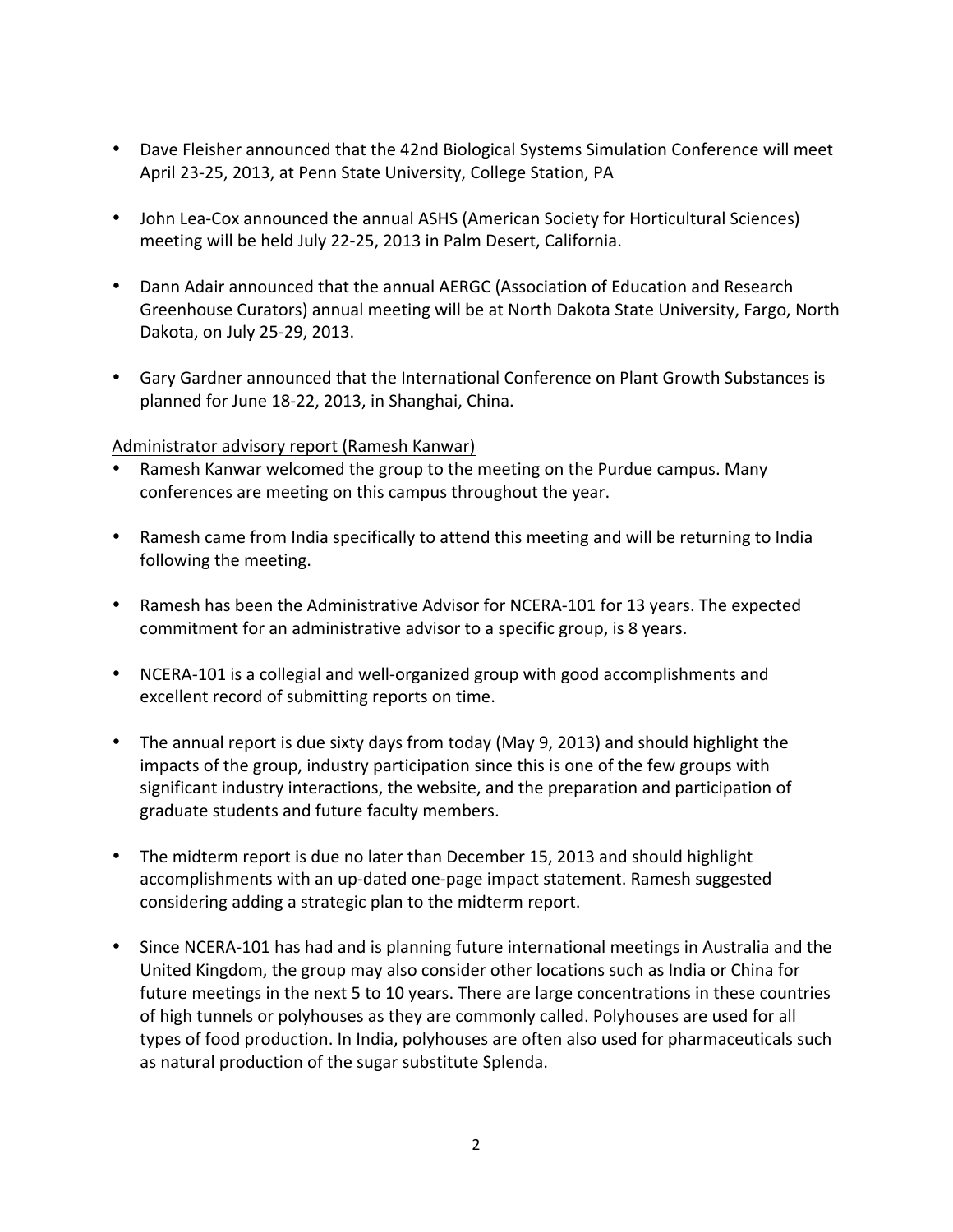- China appears to be better organized to provide higher education than India. Many faculty positions (up to 30-40%) are not filled in India and there are limited or no faculty salary increases.
- An emerging trend in the United States, is for Professors to mentor students at a distance. This model is working in the area of economics education in the US and could also work for India to build human resources. A faculty member could teach for 2 to 3 weeks in India and then complete the assignment via distance teaching and mentoring. There are also opportunities for graduate students to spend 6 months teaching in India. Shorter visits are also possible. If anybody is interested in these opportunities, please talk to Ramesh about available funding and for more information.
- On the subject of expected impact of sequestering, NIFA and USDA have developed a plan for a five percent budget cut. This and next years' funding is not expected to be severely impacted. At Iowa State University, we are expecting to receive 40 to 50 fewer projects next year.
- Dave Fleisher added that the Administration seems uncertain on a direction until Congress is expected to decide on a budget at the end of March.
- Marc thanked Ramesh for the update and his longstanding service as the advisor to the NCERA-101 group.

## NIFA representative report

Dan Schmoldt was not present to provide a report from NIFA. For several years, NIFA has not been represented at the annual NCERA-101 business meeting. Travel funds have become very restricted within USDA and most likely explain the lack of participation. Marc van Iersel will follow up with Dan Schmoldt on the reason for the absence.

#### 2012 minutes report

Henry Imberti reported that last year's meeting minutes from Cambridge, UK, are posted on the website, and asked the group for suggestions, changes or additions. There were no comments from the group. Mark Romer moved to accept the minutes and Gioia Massa second the motion. The minutes were unanimously approved.

#### Membership report (Mark Romer)

This year marks the 38th annual meeting of the group which first met as the NCR-101 Committee on Growth Chamber Use at Purdue in 1976. The membership total remains strong at 155 members representing 108 institutions, 34 states and 9 countries (Appendix A). One of the reasons for the success of the NCERA-101 group has been the commitment of its core members. This year, the group will once again recognize the contributions of several longserving members by awarding them the "20 Year Member Award" at the Awards Banquet on Sunday night (March 10, 2013). The 2013 recipients include Mark Romer (1992), Gary Stutte (1993), A.J. Both (1994), Henry Imberti (1994) and Chieri Kubota (1994).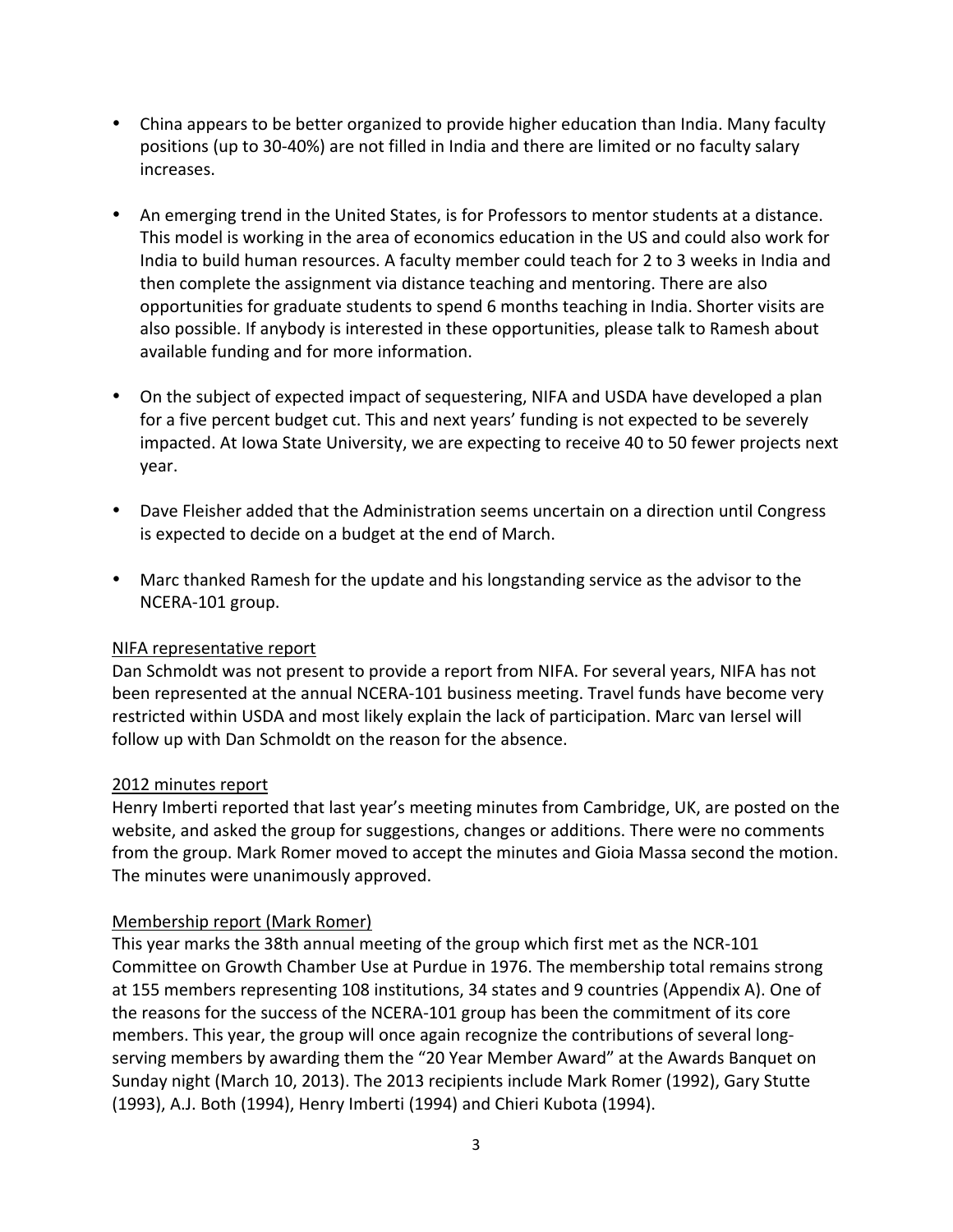The group discussed the issue of adding and deleting members from the membership list and proposed the following guidelines:

#### Guidelines with regards to the admission of new members

- All new member requests should be forwarded for consideration to the membership secretary.
- Persons interested in joining the NCERA-101 must attend at least one meeting before being added to the official membership list. Official representatives of agricultural experiment stations at land grant universities are excluded from this requirement.
- Graduate students may join the group upon completion of their graduate degree.

## Guidelines with regards to the deletion of members

- Members who do not attend meetings, who do not submit annual reports, or who do not contribute to the sponsorship of meetings, may be removed after 5 years at the discretion of the executive committee and the membership secretary.
	- $\circ$  There was some discussion on the timing of graduate student memberships, the size of the membership list, the opportunity to attend meetings without being an official member, and participation versus membership.
	- $\circ$  Erik Runkle made a motion to accept the guidelines as stated above. Bruce Bugbee seconded the motion.
	- $\circ$  Ramesh stated that industry members are part of the group and that information sharing is a main purpose. Participation is key to sharing information on technology and science. Experiment Station Directors select one authorized representative but may nominate two or three additional members.
	- $\circ$  The motion to accept the guidelines for adding and deleting members as stated above, passed unanimously.

Jonathan Frantz informed the group that graduate student posters will be judged during the break and throughout the day. The committee judging student posters consists of Jonathan Frantz, Nicole Waterland and Gioia Massa.

The meeting was discontinued for a break at 10:06 am. The meeting was called back to order at 10:47 am.

Web-site report (Carole Saravitz)

• Marc thanked Carole for her service managing the NCERA-101 website.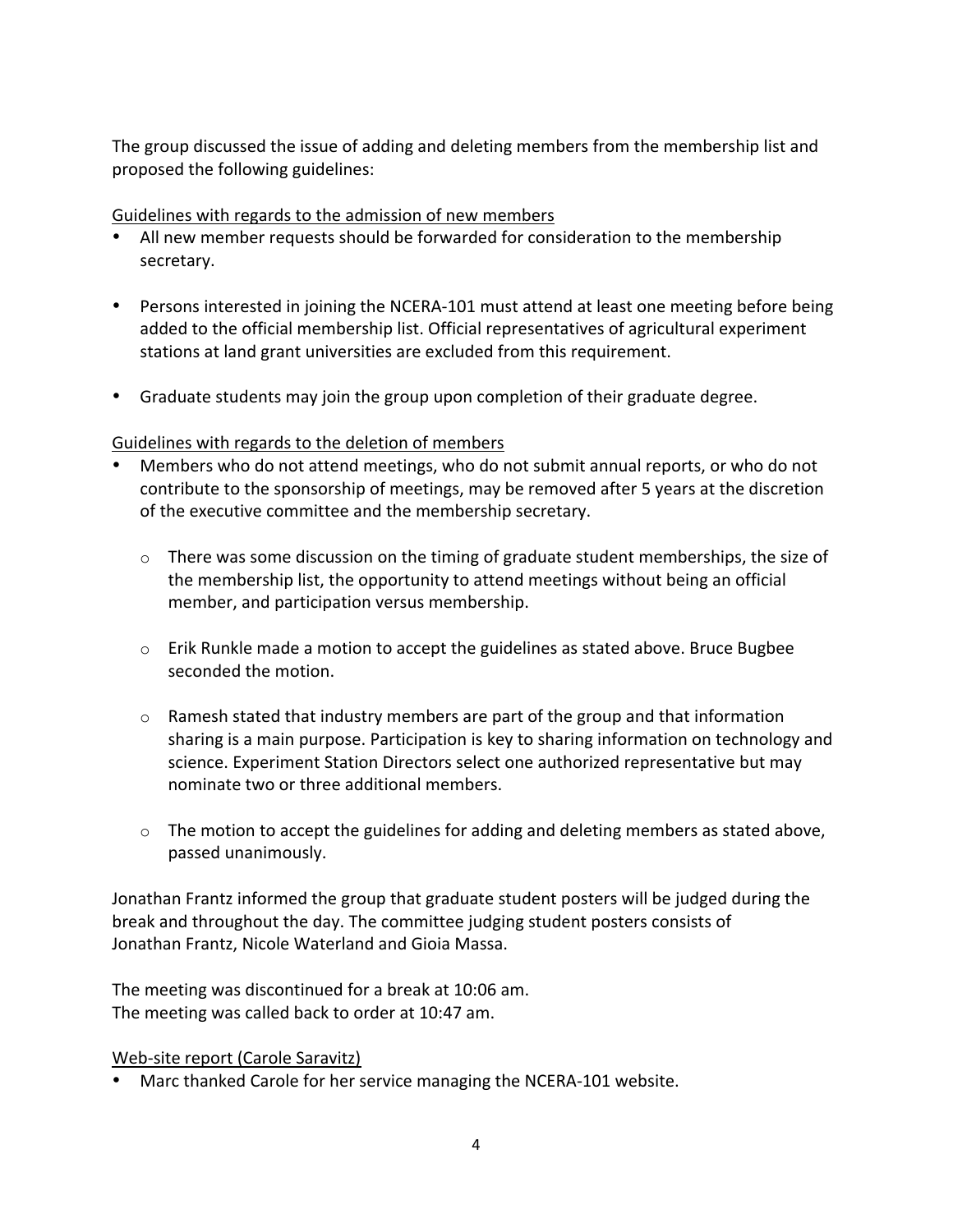- The NCERA-101 website is hosted by North Carolina State University.
- The site name is ControlledEnvironments.org (not case sensitive), with NCERA101.org and NCR101.org as pointers.
- The site has 2100 MB of space.
- NCSU is acknowledged as the host at the bottom of each page in small print.
- Carole encouraged everybody to look at their specific pages and information on the website to ensure it is correct.
- Carole asked for comments and suggestions for the website.
- Jonathan informed the group that he has scanned 21 issues of Phytotronics published in 1971 through 1980, and provided by Ted Tibbitts. These files are now available on the website under Publications.
- If you would like additional information posted or find errors on the website, please send emails to Mark Romer and Carole.

#### Improvements to student poster competition (Mark Romer)

- Currently there are no guidelines for the student poster competition at annual meetings.
- Arranging the student poster competition has been the responsibility of the hosting institution with variations in approach, organization, judging, and amount of awards.
- It is desirable to have clearly developed guidelines and procedures that are continuously available on the website to increase visibility and encourage more participation.
- Jonathan has volunteered to lead the effort of developing guidelines and procedures for the student poster competition. He will put together a committee to assist him with this task.

#### Greenhouse guidelines update (A.J. Both)

- The Guidelines for Measuring and Reporting Environmental Parameters for Plant Experiments in Growth Chambers were recently published (December 2012) as an ASABE (earlier ASAE) standard. Melissa Brechner was the lead in revising and getting the guidelines published. Copies are available from ASABE.
- The work on the growth chamber guidelines started in 2001 at the UK meeting. The ASAE standard were already available but since they were really specific and too detailed for most practical applications, there was a need for minimum guidelines for controlled environments.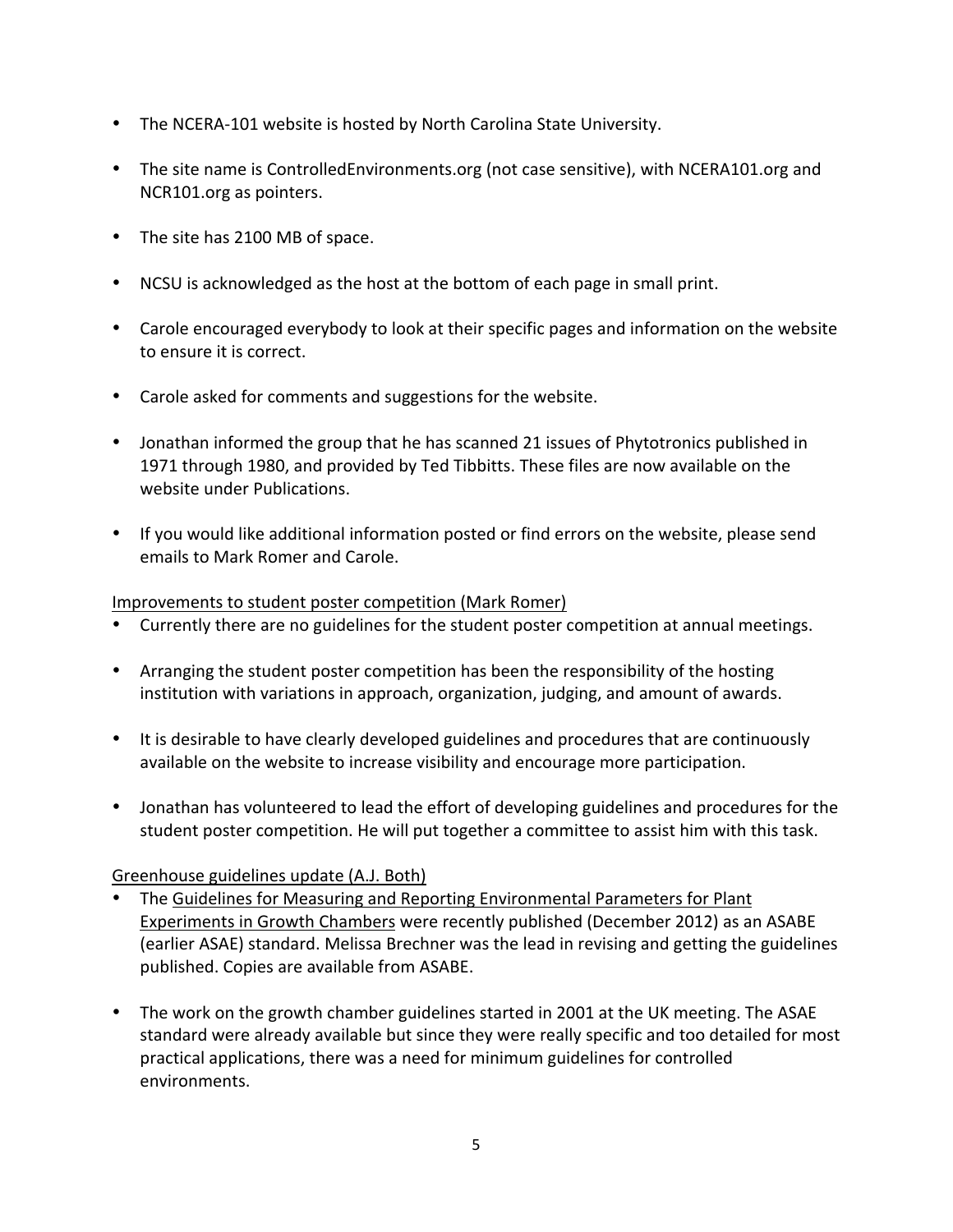- The growth chamber guidelines were published and made available at the Brisbane meeting" in 2004, and are posted on the NCERA-101 website.
- At the 2004 meeting in Brisbane, the decision was made to work on guidelines for tissue culture facilities. The Guidelines for Measuring and Reporting Environmental Parameters for Experiments in Plant Tissue Culture Facilities were published in 2008 at the international Cocoa Beach meeting and are available on the NCERA-101 website.
- A list of committee members working on the various guidelines is available on the UK Controlled Environment Users' Group website at http://www.ceug.ac.uk/index.php?folder=guidelines&file=ICCEG
- The work on the greenhouse guidelines started in 2008. In 2009 during a session at the GreenSYS meeting in Quebec City, topics were identified for the greenhouse guidelines. There was also a session working on the guidelines at the NCERA-101 meeting in Ames, lowa, in 2011.
- A draft of the greenhouse guidelines was distributed in Cambridge 2012. The current draft of the Guidelines for Measuring and Reporting Environmental Parameters for Experiments in Greenhouses, is provided in the registration packet for this meeting.
- There are still a few unresolved issues, but the committee is getting close to finalizing the greenhouse guidelines.
- Some of the issues that still need to be finalized:
	- $\circ$  Should the calibration procedure be reported in a paper or write-up of the experiment, or is it sufficient to have the procedure on file and available when somebody asks for it?
	- $\circ$  Should both precision and accuracy be included or just accuracy? Some thinks accuracy is sufficient. For instance for quantum sensors, the precision is good. Do we need to challenge instrument companies to be able to reduce the accuracy number of  $\pm$  10%?
	- o For temperature, the instrument precision is  $\pm$  0.1°C and the reading accuracy is  $\pm$  0.2°C. Thermocouples for instance, are difficult to fit into these guidelines of precision and accuracy. Maybe we should recommend that thermocouples should not be used.
	- $\circ$  Another issue of discussion is continuous measurements of pH and EC versus time step measurements. Continuously measured pH and EC may be preferred but is it sufficient to report time step (daily, hourly) values?
	- $\circ$  Is the temperature of the irrigation water important, or is it more important to know the root temperature/environment?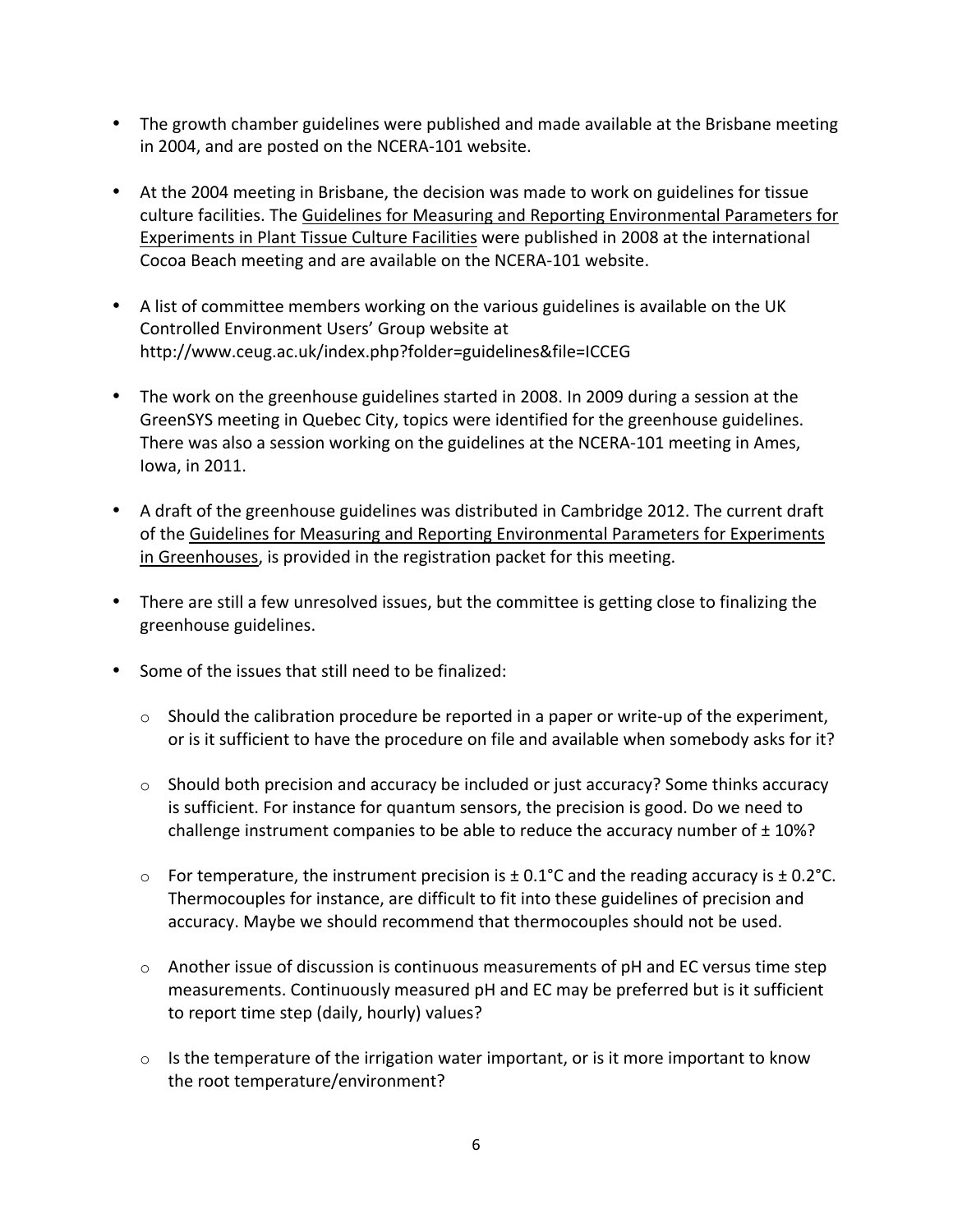- $\circ$  Use of irradiation and radiation? Maybe we should decide to use only one of these terms?
- Comments from the participants:
	- $\circ$  Mike Dixon: pH/EC measurements need to be normalized to the capacity of the system. In smaller systems (200 liter), continuous monitoring is absolutely required. Larger systems (100,000 gallons) do not change quickly and continuous measurements are not necessary.
	- $\circ$  John Lea-Cox: Both spatial and temporal resolution is important, should we try to make users aware of the need for resolution to get precision and accuracy?
	- $\circ$  A.J.: How do you translate resolution into guidelines? The guidelines cannot be vague.
	- $\circ$  Gregg Short: Does it matter to the design of a greenhouse experiment if there is a 0.1°C change?
	- $\circ$  A.J.: We want to specify instruments and make users aware of what type of instruments is needed to get enough precision for providing reliable research measurements and data.
	- $\circ$  Mark Lefsrud: Thermocouples should not be used and we should not recommend them. There are better sensors that should be used instead of thermocouples.
	- $\circ$  Bruce: Thermocouples are a time-honored measurement technique. They will continue to be around, they work, not the most accurate, but are adequate for some applications.
	- $\circ$  Gary Gardner: The growth chamber guidelines use "fluence" while the draft greenhouse guidelines use "irradiance". We should use the same term in all guidelines, since this could be confusing for the users.
	- $\circ$  Ray Wheeler: These guidelines are trying to define monitoring specifications. Control capabilities do not have to meet these guidelines. The photobiology community has used "fluence" for years. Can we get some clarification on "fluence" versus "irradiance"?
	- $\circ$  Gerry Deitzer: You only need to specify two measurements in the SI system: W/m<sup>2</sup> that measures photon energy and  $\mu$ mol $\cdot$ m<sup>-2</sup>s<sup>-1</sup> that measures number of photons. The other units are derived from W/m<sup>2</sup> or  $\mu$ mol·m<sup>-2</sup>s<sup>-1</sup>. Fluence indicates a flux of photons.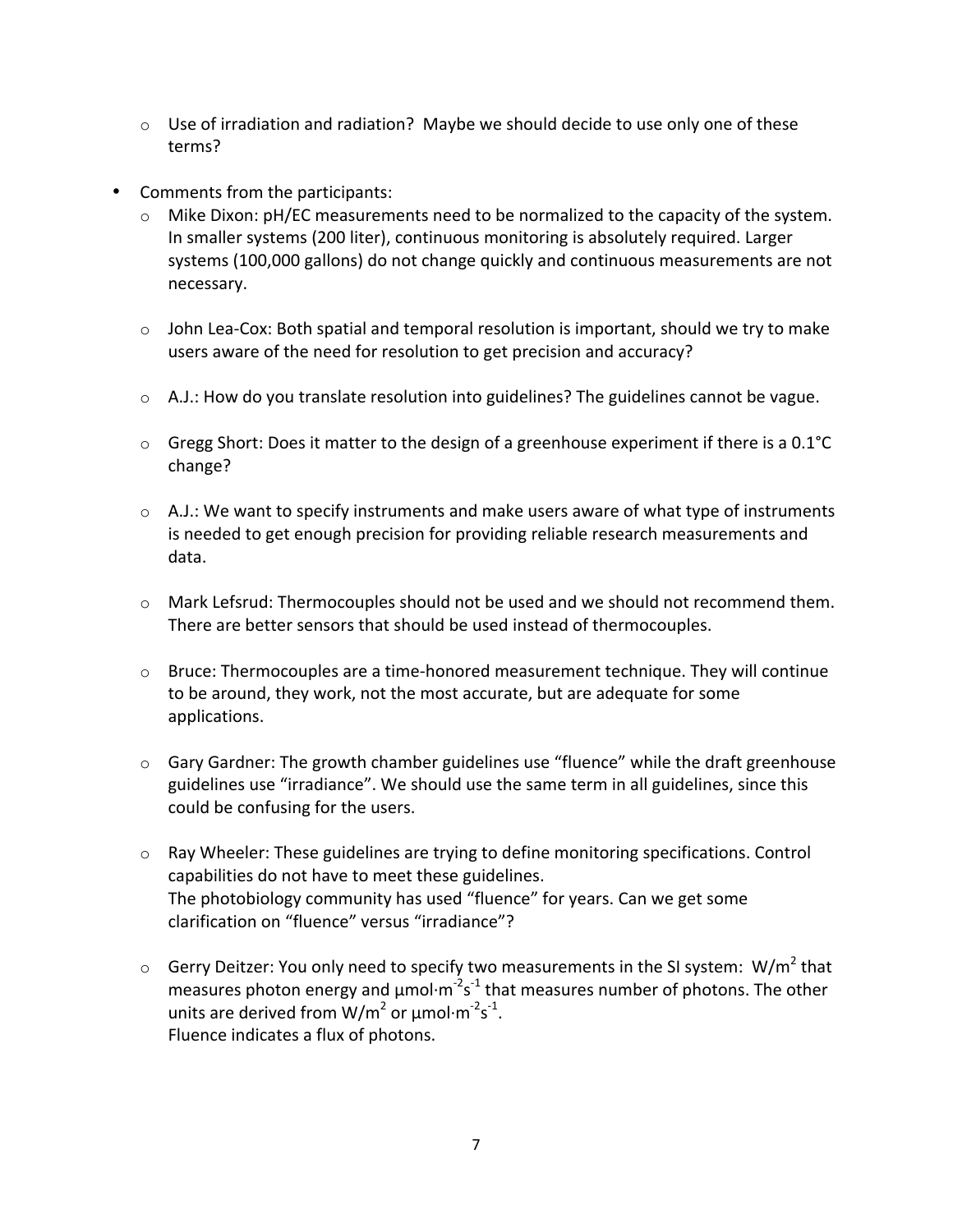• Marc thanked A.J. and encouraged the group to provide feedback to A.J. via email. Since the committee is close to finalizing the greenhouse guidelines, this is the time to provide your suggestions and feedback.

#### Instrument/financial report (Bruce Bugbee)

- There were no rentals of instrument packages during the past year.
- The financial report is provided in Appendix B.
- There are 4 instrument packages available for rental by members and a signup sheet was passed around for members to indicate their interest in renting one or several packages. You can also contact Bruce or Alec Hay (Alec.Hay@usu.edu) directly. Information about the instrument packages and how to rent them, is posted on the NCERA-101 website.
	- $\circ$  The photosynthetic radiation calibration package consists of four calibrated LI-COR quantum sensors (400-700 nm). The sensor to be tested is placed in the middle of the four calibrated PAR sensors for in situ evaluation. The package also includes a UV sensor  $(250-400 \text{ nm})$  and a R/FR sensor.
	- $\circ$  The humidity/temperature calibration package has three HMP45 humidity sensors.
	- $\circ$  The spectroradiometer package consists of a StellarNet UV/VIS spectroradiometer (300-850 nm).
	- $\circ$  The net radiometer package has a Kipp & Zonen CNR1 net radiometer. This package was used a lot when HID lamps were used in experiments. It may become interesting again with the LEDs, to get information on thermal radiation.
- Rental fees with shipping included:
	- o One instrument package  $\sim$  \$300  $\circ$  Two instrument packages at the same time  $\sim$  \$450  $\circ$  Three packages at the same time  $\sim$  \$600 o All four packages at the same time  $$750$
- Comments from the participants:
	- $\circ$  Melissa asked how often LICOR PAR sensors should be calibrated and why do they loose their calibration?
	- $\circ$  Bruce answered that it depends on the environment they are used in. If the humidity is high, they need to be calibrated more often. Rod Madsen added that LICOR recommends calibration every two years, but it depends on the environment. If moisture gets into the sensors, they may need to be calibrated more often.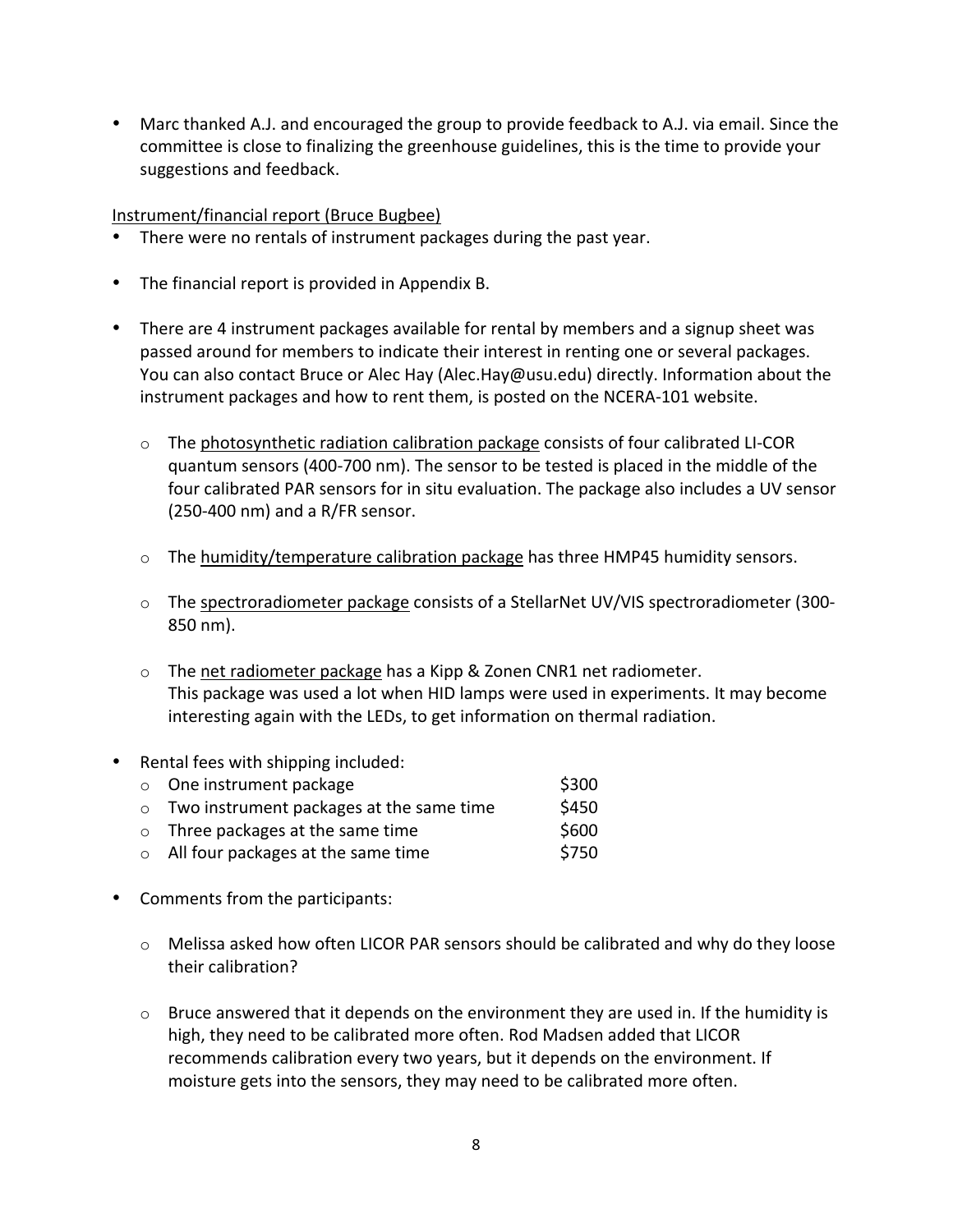- $\circ$  There are three reasons for calibration changes of PAR sensors: long term gradual degradation of the silica, faster blue wavelength degradation than longer wavelength degradation, or the filters used for the straight line response between 400 to 700 nm may change at different rates.
- $\circ$  Questions: How do you calibrate a light-bar (line quantum sensor)? Do the sensors on a light-bar change at the same rate?
- $\circ$  Bruce: To calibrate a light-bar, put them in the sun or other area with spatial uniform light. You may test an individual sensor by putting black electrical tape over the other sensors (to get a zero reading for the covered sensors). Still need to multiply by the number of sensors on the light-bar to get the correct value for the sensor being tested.

#### Surplus funds (Bruce Bugbee)

- Some options for investing surplus funds.
	- $\circ$  New instrumentation for the instrument packages
		- $\triangleright$  Handheld spectroradiometer (Qubit Systems, \$5,000). The limitation of this instrument is the relatively low spectral resolution of 9 nm while it is about 1 nm for the spectroradiometer in the current instrument package. The advantage of the Qubit spectroradiometer is that it is portable and easy to use.
		- $\triangleright$  Handheld anemometer (Thermal Systems, \$2,000) for measuring air movement. This variable is often not measured and can vary significantly.
	- $\circ$  Undergraduate and graduate student travel and awards
	- o Web-based summarized CE knowledge Advancing the state of knowledge in controlled environments, posters, summarized information from this group, an electronic database, nuggets of wisdom, conference proceedings, an electronic on-line journal, publication of the developed guidelines.
	- $\circ$  Keep some funds for future meetings as it is often uncertain how donations and costs of annual meetings may work out.
- Bruce made a motion to establish a committee that will gather information from the membership and make recommendations for the best use of the money. Mark Romer seconded the motion and it passed unanimously.
- The selected committee consists of Bruce Bugbee (Chair), Jonathan Frantz, Gary Gardner and Marc van Iersel.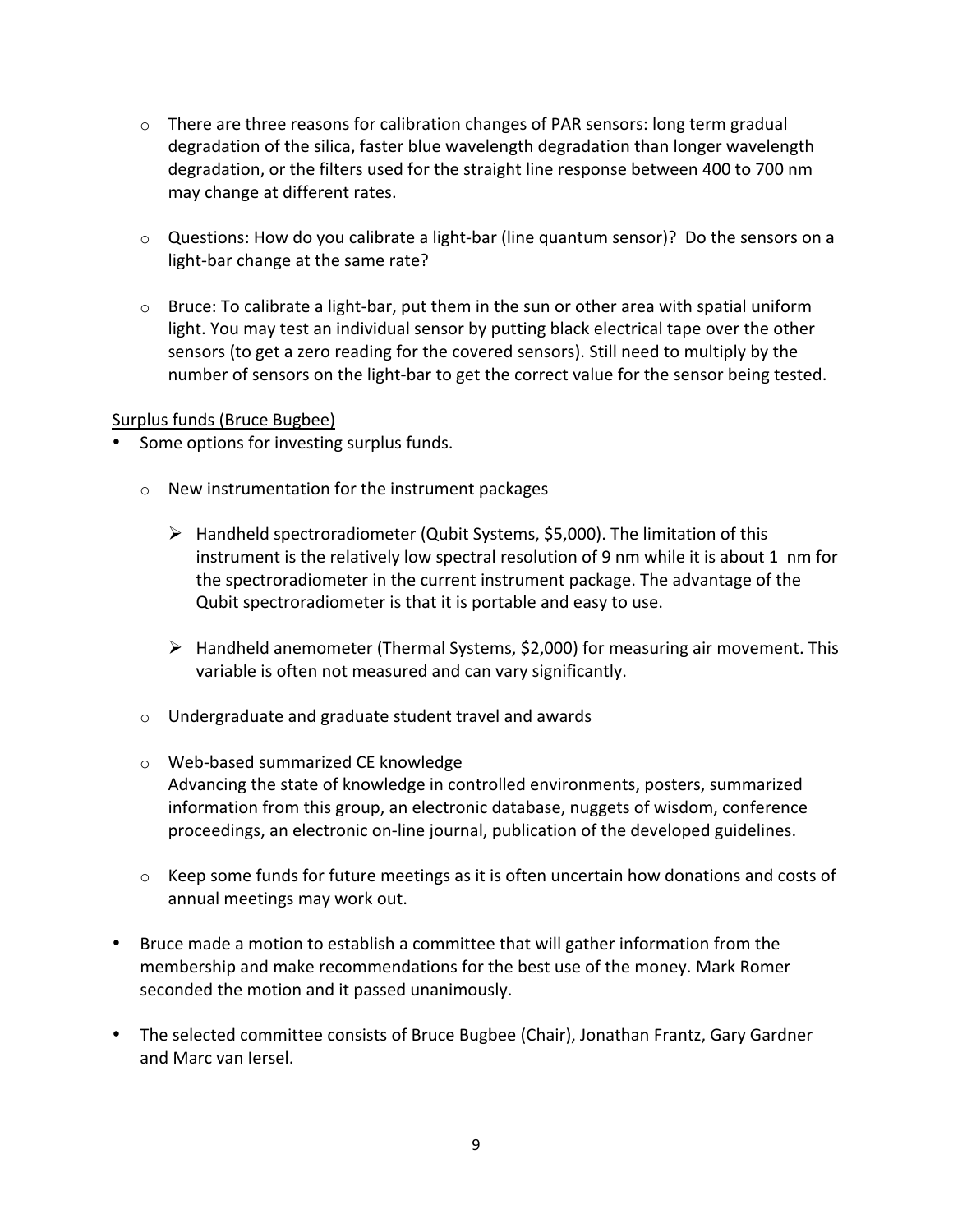The meeting was discontinued for lunch at 11:56 am. Marc van Iersel called the meeting back to order at 1:40 pm.

## NCERA-101 NIMSS midterm review (van Iersel)

- The midterm review report is due no later than December 15, 2013, and should highlight accomplishments with an up-dated one-page impact statement.
- Marc van Iersel and Mark Romer re-emphasized the importance of members submitting station reports. All members, not just authorized experiment station members, are encouraged to submit station reports. These reports are important for the development of the annual report and for the exchange of information. The submission of station reports from industry representatives is especially valued to show the close interactions and sharing of information among academic, research and industry members.

#### Future meetings

- 2014 meeting
	- $\circ$  The planned location for the 2014 meeting is Fairbanks, Alaska.
	- $\circ$  Meriam outlined a proposed program that will start on Saturday April 12 and go through April 15, 2014. There will be tours of the University of Alaska Fairbanks facilities on Monday afternoon, and an all day field trip April 15, to Chena Hot Springs Resort, located 60 road miles outside Fairbanks.
	- $\circ$  Jonathan Frantz made a motion to accept the offer from University of Alaska Fairbanks to host the meeting in 2014. Bruce seconded the motion and it passed unanimously.
- 2015 meeting
	- $\circ$  There is a proposal to have a joint meeting in 2015, with the AERGC (Association of Education and Research Greenhouse Curators) group.
	- $\circ$  Dann Adair, Chair of AERCG, stated that AERGC and NCERA have similar interests with annual meetings of similar size and length. Both groups freely share information and can be expected to benefit from the interactions and exchange of information.
	- $\circ$  AERGC meets in the summer, usually in July, since the AERGC members are too busy during the academic year. AERGC would have a difficult time deviate from a summer meeting.
	- $\circ$  George Adamson pointed out that each group needs to have business meetings. Speakers could be selected from each group and there could be concurrent sessions. Several sponsors support the meetings of both groups.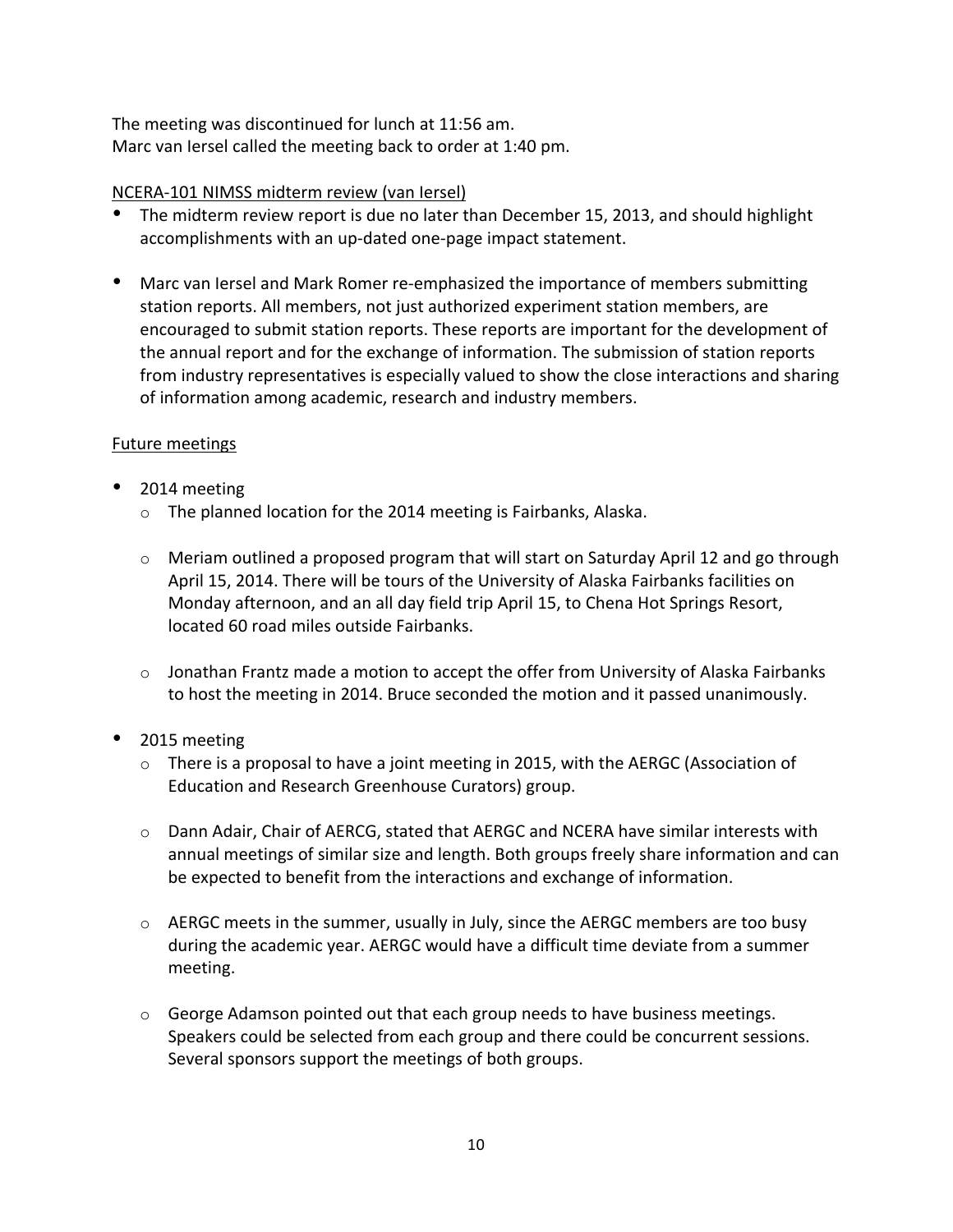- $\circ$  Gioia mentioned that the 2016 meeting will be an international meeting and could be at a different time than a traditional spring meeting. She suggested second week or late June as a possibility for a joint meeting.
- $\circ$  A show of hands indicated a majority interest in considering and discussion a joint meeting with the AERGC group.
- $\circ$  Discussion followed on location for a joint meeting. One option is Ohio State University (OSU) to be hosted by Joan Leonard and Peter Ling. AERGC met there in 1992 and NCERA at OARDC Wooster, in 2006.
- $\circ$  AERGC would take the lead in organizing the meeting with input from NCERA-101, since they are better set up administratively to run meetings.
- $\circ$  NCERA has a long-standing offer from Michigan State University for hosting the annual meeting.
- $\circ$  Another option is British Columbia where there is support from Alec Mackenzie of Argus Control Systems in White Rock, BC, and Brian Spencer of Applied Bio-nomics. British Columbia has a large concentration of greenhouses with interesting technology, operations and pest control approaches that would be of interest to both groups.
- $\circ$  A decision about the 2015 meeting needs to be made in a year (March 2014).
- $\circ$  A motion was made by George Adamson to consider a joint meeting with AERGC in 2015 with Columbus, Ohio, as the potential meeting location. Jonathan seconded the motion and it passed unanimously.
- 2016 meeting
	- $\circ$  Mark Romer informed the group that the 2016 meeting is planned for Australia.
	- $\circ$  Tony Agostino and the CSIRO have agreed to host the meeting in 2016. The meeting will be at Black Mountain Laboratories in Canberra in March during spring break time in the US.
	- $\circ$  Dennis Greer who works in wine and food sciences at Charles Sturt University (CSU), Wagga Wagga, will co-sponsor the meeting.
	- $\circ$  At the meeting last year in UK, it was decided to split the organization of the meeting among the three controlled environment groups (Australia, UK, US). Each group would organize one day of the scientific program. Tony Agostino also requested that NCERA-101 put together an organizing committee for the 2016 meeting. The following members volunteered to serve on this committee: Mark Romer, A.J. Both, John Lea-Cox, Dave Bubenheim, Mark Lefsrud and Dave Fleisher.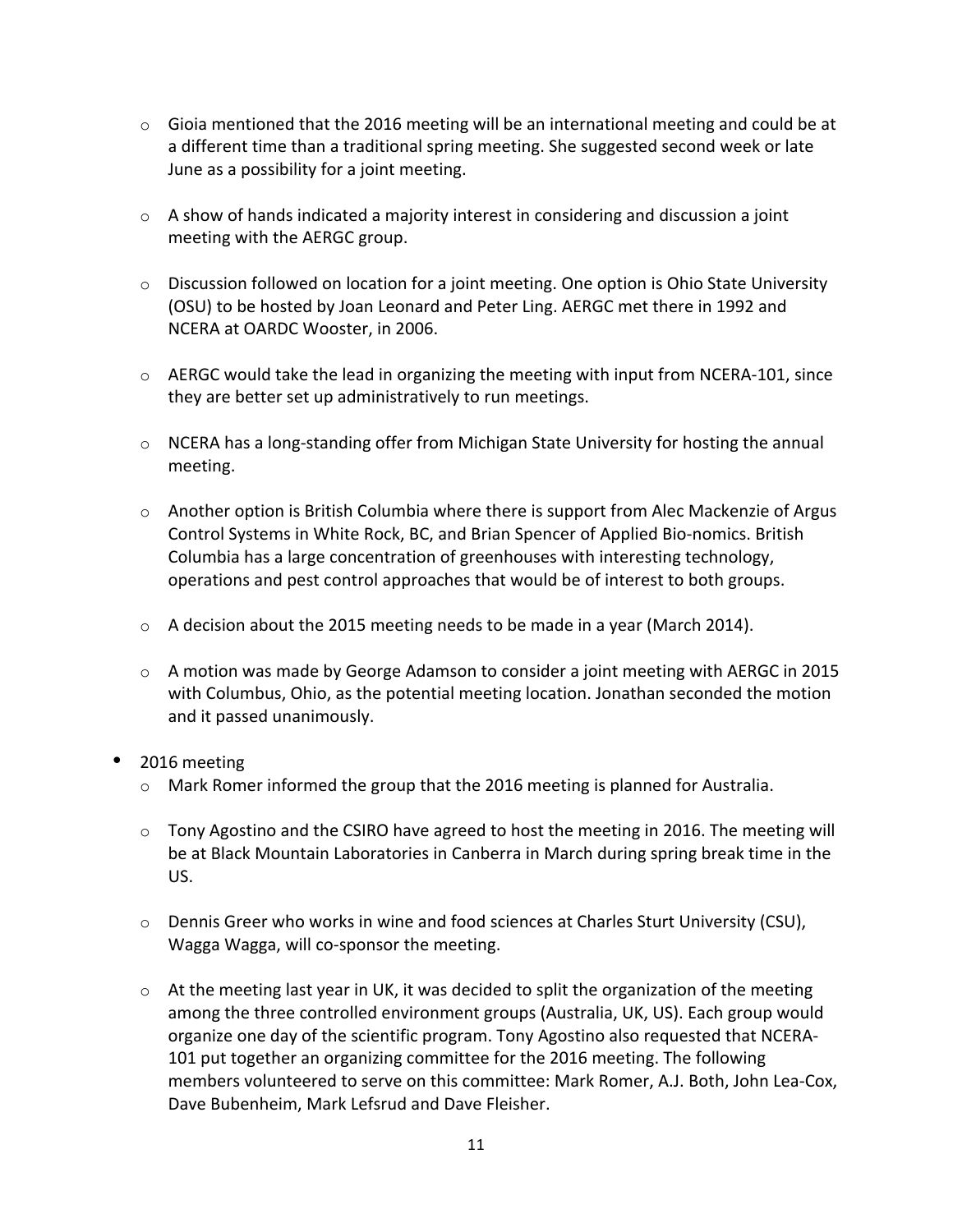- $\circ$  A.J. suggested having a second committee to work on the logistics and seeking funding for travel. For the meeting in Brisbane, funding was received from USDA.
- $\circ$  Ramesh suggested pursuing NSF as a group collaborating with the Australian group, for funding. We would need to have about a year lead-time to submit a proposal. The success rate is high, especially if you plan on publishing the presented information afterwards. This would however, require a substantial additional commitment and effort from the group.
- $\circ$  Marc: There are also funding opportunities from USDA. We can probably use a similar proposal as to NSF.
- $\circ$  Ray Wheeler, Marc van Iersel and Chieri Kubota volunteered to serve on the committee seeking funding. Additional members may be added, as we get closer to the 2016 meeting. To be able to apply for grants, a large portion of the program needs to have been determined at time of proposal submission.
- $\circ$  The Australian organizers would like suggestions for conference themes. Mark Romer will work on this via email.

#### Election of new secretary

Marc van Iersel presented the Executive Committee's recommendation of Carole Saravitz as the incoming secretary candidate and solicited other nominations from the floor. With no other nominations put forth, Carole was unanimously elected as the secretary.

## New business

- Cary Mitchell informed the group that the members of the SCRI LED-project working on applications, best practices and protocols for using LEDs in commercial greenhouses, regularly get inquiries from entrepreneurs, growers, hobbyists and the general public on how to use lighting equipment and especially LEDs, for growing plants.
	- $\circ$  A.J. stated that since we have been developing guidelines in other areas, maybe as a group we could come up with some procedures and guidelines for how to use LEDs in greenhouses. There are many issues for growers to consider when deciding on using or not using LEDs.
	- $\circ$  Melissa pointed out that there is a need for guidelines not just for end users but also for manufacturers of LEDs.
	- $\circ$  Kevin Wells: Speaking from a manufacturer's standpoint, you can develop a concept of two standards. One standard is for the efficacy of the fixtures and the other standard is for the longevity and quality of the product. There are standardized tests within the lighting industry. These tests can be set up with one set of guidelines for manufacturers and one set of guidelines for how to use the product.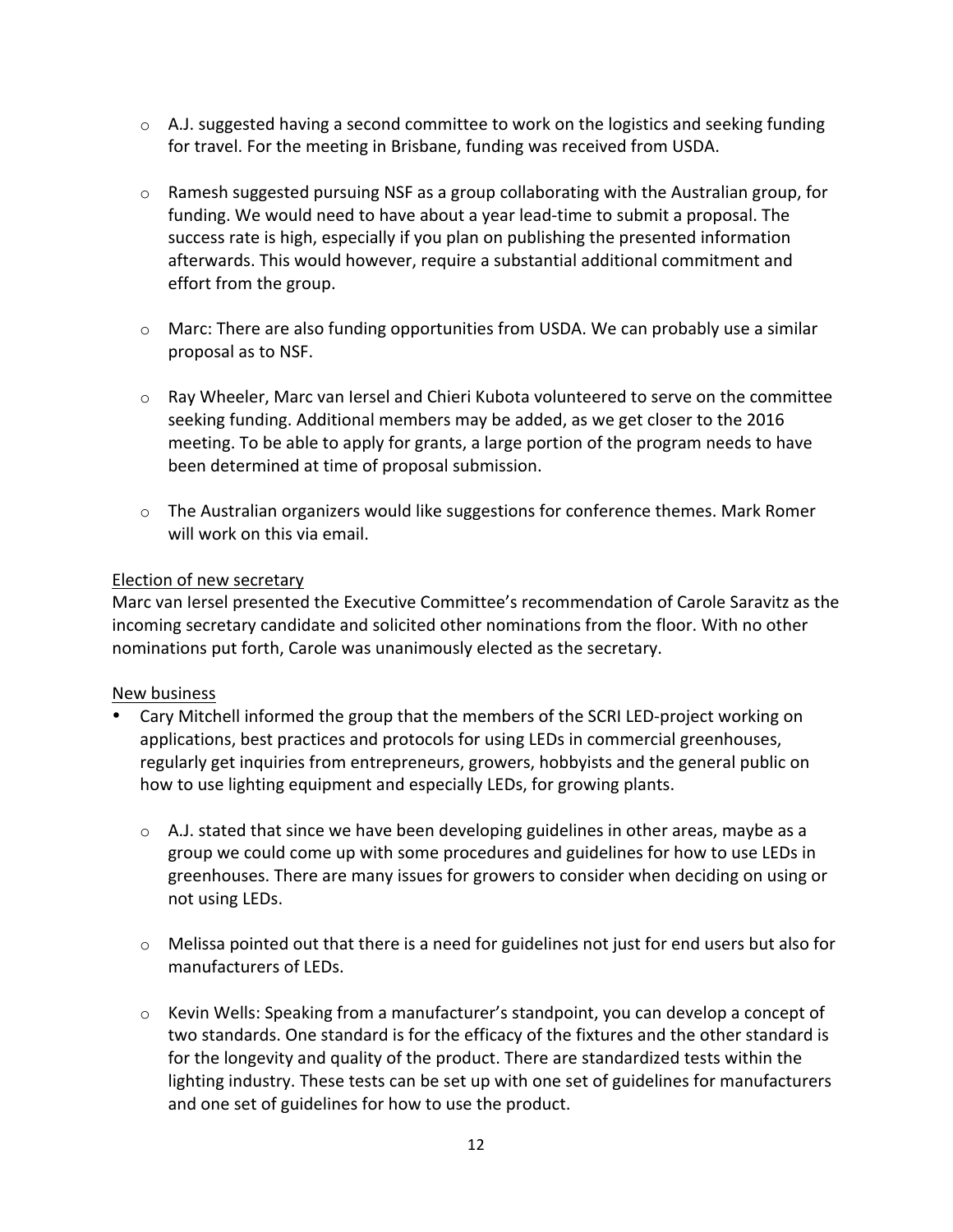- $\circ$  A.J.: Longevity is a rather complicated measurement. How can we use the concept of longevity independently and come up with a tool for people to look at and use?
- $\circ$  Kevin: There are specific testing standards within the commercial lighting industry. The LM-79 standard and the in situ management test are testing the actual fixtures. The LM-80 standard is testing the LEDs themselves. These are rigorous and long-term testing procedures to guarantee the LEDs will last. The second part of the test is related to how the LEDs are used in fixtures. You can report the results or you can project the results. The projected results can be pretty accurate and are based on how the fixtures manage the cooling, and the types of voltages and currents applied to the LEDs.
- $\circ$  A.J.: How do we use the information from the manufacturers? All information is written for visible light and lighting applications for humans. There is very limited information for LEDs in greenhouse applications. The visible light information is, in many cases, not applicable to greenhouse and plant production.
- $\circ$  Kevin: I agree, it is a problem. I welcome other LED manufacturers to work on how to best solve that problem.
- $\circ$  There are also issues about the best spectrum (George), LEDs as supplemental lighting versus sole source in controlled environment applications (Melissa), the impact on phytochemical levels in plants grown under LEDs (Dave F.), the spectral output, light intensity, uniformity and distribution under LEDs versus traditional lighting sources (Erik). We need unbiased information that we can pass along to controlled environment and greenhouse end users (Erik).
- $\circ$  Cary Mitchell: The SCRI LED group would like to extend an invitation to NCERA-101 in developing procedures for the use of LEDs. A.J. is in the process of setting up a test lab for LEDs, to generate objective information and procedures for evaluating LEDs for greenhouse applications.
- John Lea-Cox in his role as Research Vice President for ASHS, has had the opportunity to talk to several members of Congress and want to make the group aware of some current events.
	- $\circ$  If the issues with snap (supplemental nutrition assistance program) can be worked out, a farm bill is expected to pass this summer. The funding connected to the farm bill will then become available such as funding for SCRI (specialty crops research initiative), OREI (organic agriculture research and extension initiative), AFRI (agriculture and food research initiative), and NCPN (national clean plant network).
	- $\circ$  The crops covered in the SCRI funding are mostly horticulture crops. Although horticulture crops constitute about 50% of the agriculture farm gate value, research on these crops only receive 10% of available funding.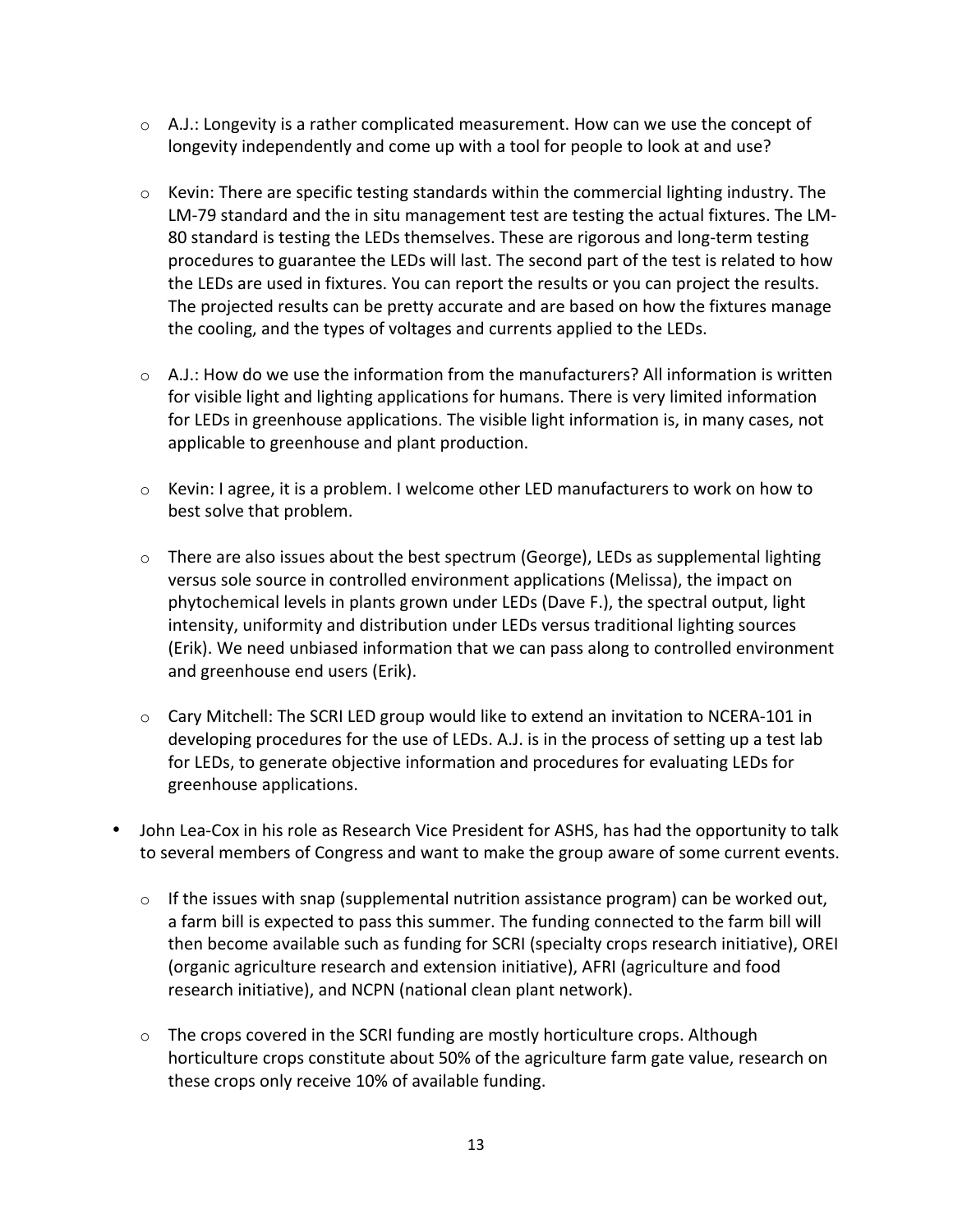- $\circ$  There is no money for SCRI funding in 2013. If the farm bill is passed this summer, SCRI will receive 25 million in 2014, 25 millions in 2015, 35 millions in 2016, 65 millions in 2017, and 50 millions in 2018.
- $\circ$  Since no projects were awarded in 2013, SCRI funding is expected to be very competitive with a current backlog of very good SCRI proposals.
- $\circ$  Although 25 million to SCRI in 2014 (if the farm bill is passed) may sound like a large amount of funding, It is very limited in comparison to other research funding and for crops that constitute 50% of the agriculture farm gate value.
- $\circ$  There is a large need for education of congress members and staffers to bring attention to funding issues related to SCRI, AFRI and other agricultural programs.
- $\circ$  Gary Gardner: It may be useful to send out talking points for contacting our congressional electives to promote additional agricultural research dollars.
- $\circ$  ASHS has developed some background information and talking points, and is working with other societies to raise awareness. More information on these issues and events is available from John.
- $\circ$  It is important to have good statements of impacts as researchers, but industry and company support has much more influence. The benefits to industries using research results need to be communicated to Congress.
- Joel Kenyon: This group may be interested in the work by Geoffrey West of the Santa Fe" Institute and David Krakauer of the Wisconsin Center for Discovery. These research institutes are studying future trends including determining the future of academic research, the dynamics of large cities and trends of urbanization with 75% of the population living in urban areas by 2050. They are making arguments that could benefit this group for increased controlled environment research, food production and security.
- Marc van Iersel: A special issue of the Resource magazine (Volume 20 (2) March/April 2013) was just published by ASABE. Several members of this group contributed to the issue with articles on controlled environment agriculture and how to feed an increasing global population. If you are interested, you can get a copy of the publication in pdf-format from Marc.

Marc van Iersel thanked Peter Ling for his service and passed the gavel to Henry Imberti as the incoming Chair. Henry thanked Marc for his leadership and contributions chairing the business meeting during two consecutive years, and asked for a round of applauds.

Henry asked if there were any additional business or announcements.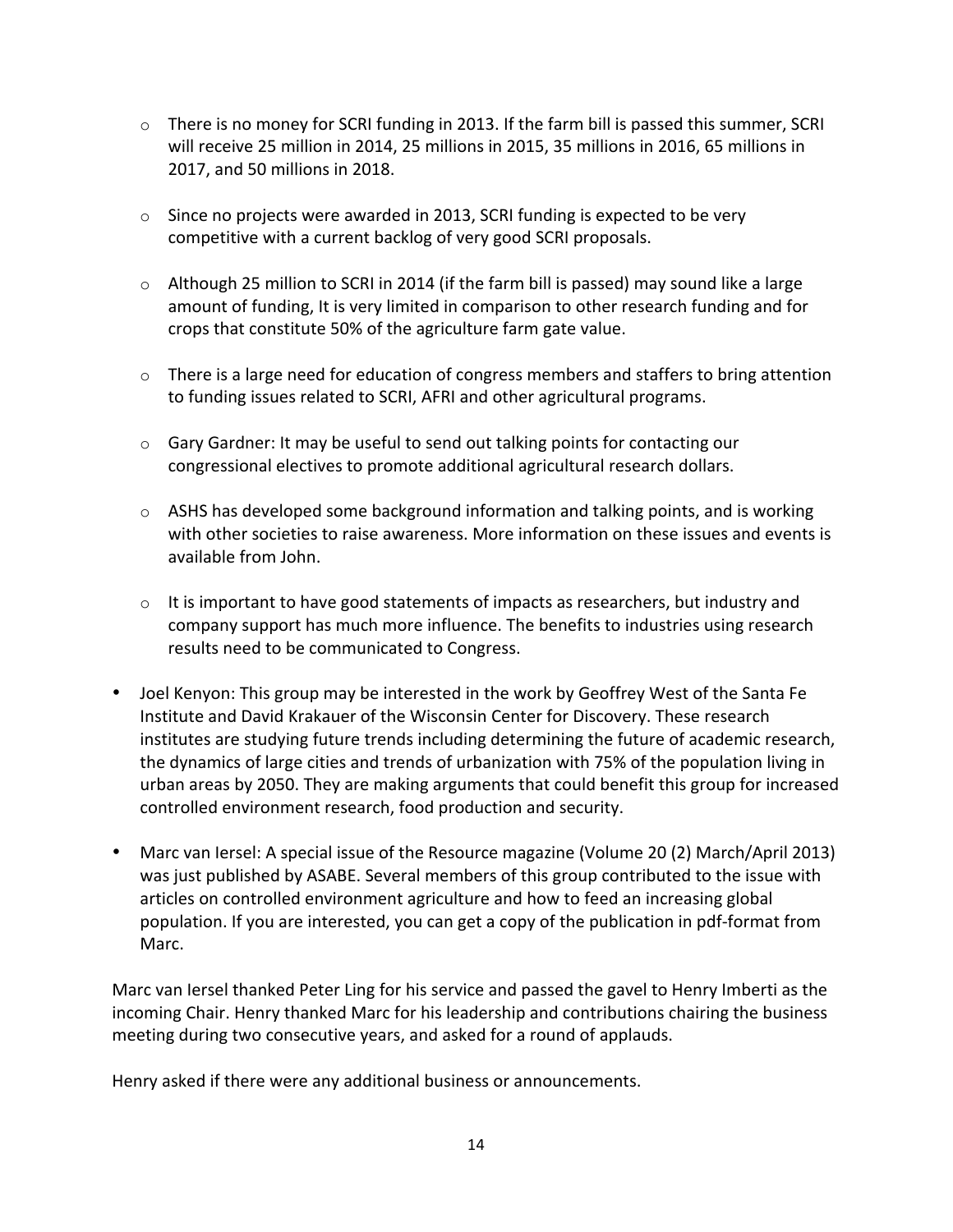Jonathan Frantz announced that the judging of posters for the graduate student competition will be completed during the break.

Post-business meeting note:

The winners of the student poster competition were in first place Ricardo Hernández, University of Arizona; in second place Christopher Currey, Purdue University; and in third place Jake Nelson, Utah State University.

Henry asked for a motion to adjourn the meeting. Bruce motioned to adjourn at 2:45 pm. Jonathan seconded the motion and the meeting was adjourned.

Prepared by Meriam Karlsson, Secretary, March 10, 2013.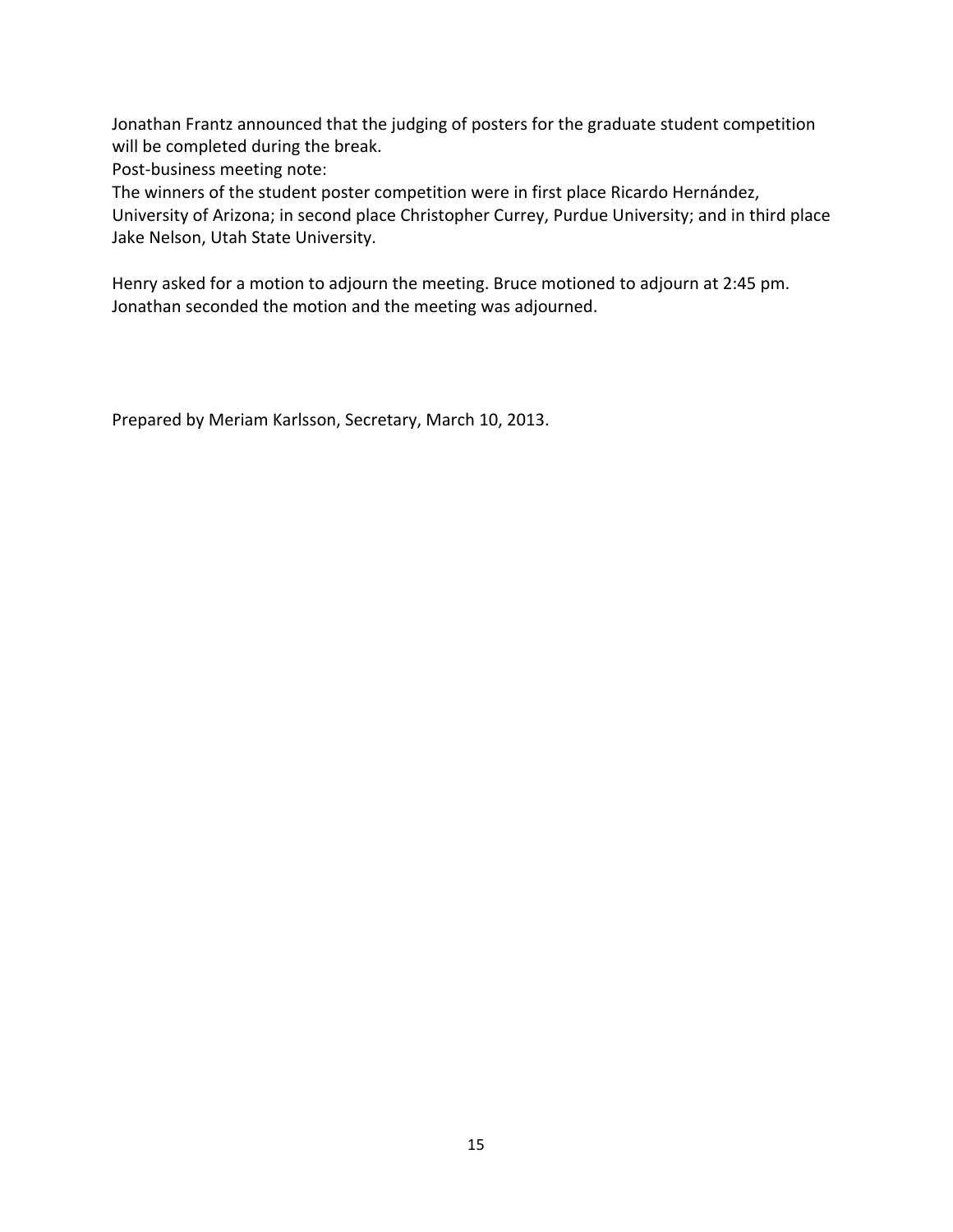# **Appendix A**

# **NCERA-101 Membership Summary** …… March 2013

Mark Romer, *List Curator*

- Additions..............................4
- Deletions...............................1
- Net Gain(Loss) .........................3

| Membership Composition | Institutions Members |  |
|------------------------|----------------------|--|
|                        |                      |  |
|                        |                      |  |
|                        |                      |  |
|                        |                      |  |
|                        |                      |  |
|                        |                      |  |
|                        |                      |  |
|                        |                      |  |

New Institutions in 2013 :

- USA Brigham Young University Dept. of Plant and Wildlife Sciences
- USA West Virginia University Dept. of Plant and Soil Sciences
- SWEDEN Heliospectra